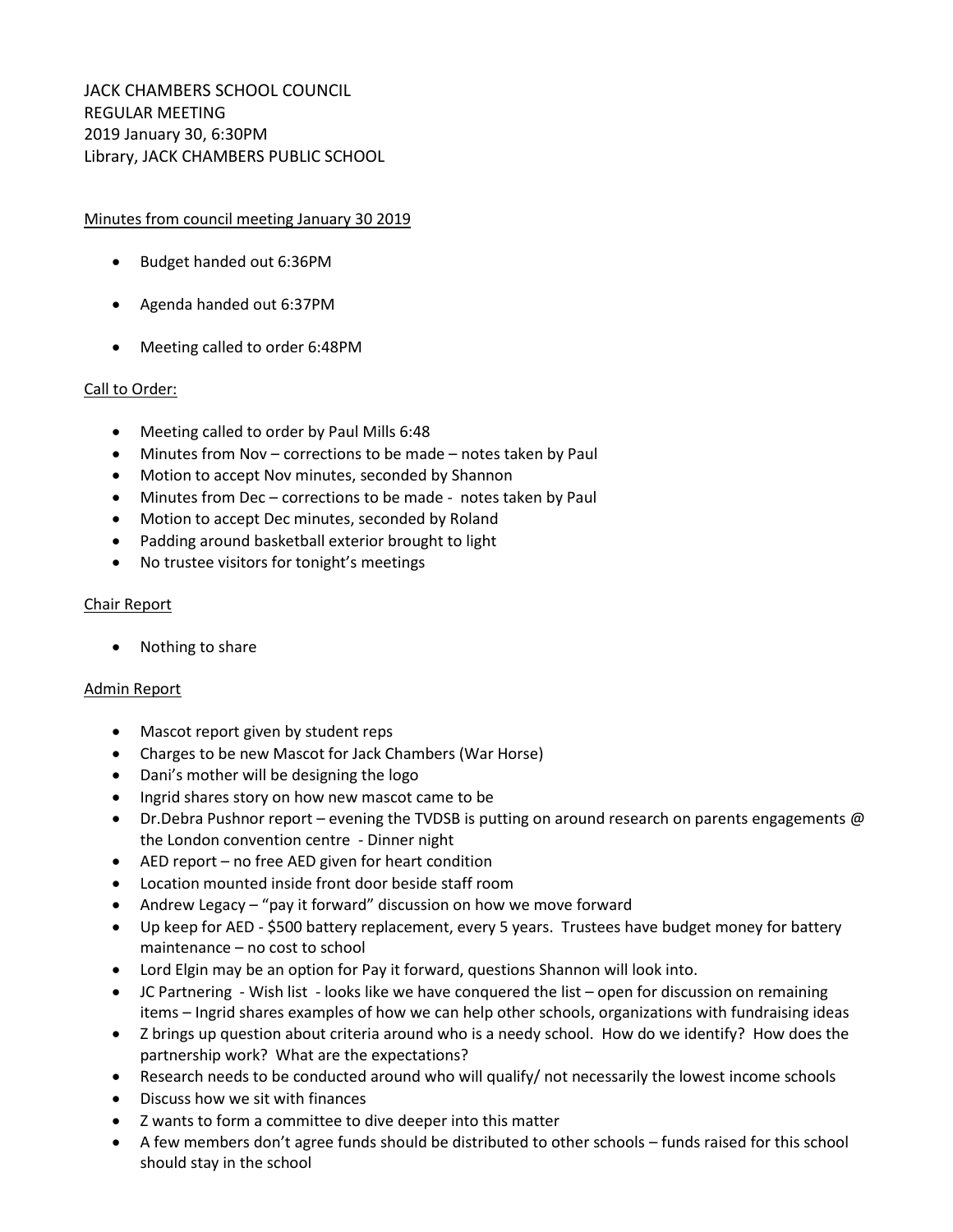- Different ideas floating around on how we can partner with other schools
- Committee to be formed Z & Nohad and Ingrid to look into this
- Website discussion ideas for menu options agenda items meeting minutes upcoming events. volunteer - success stories –
- Foyer update request out for people to share how they say welcome in their own language (all different languages)
- Painted in the march break
- Welcoming foyer
- Furniture purchased for the upgrade
- Some maintenance issues talked about painting needed in some areas of school
- Class rooms may be painted as well

### Treasurer report

- Becca talks to balance from last meeting
- Run through of finances from September
- $\bullet$  \$4422.83 available as of 1/30/19
- Discussion on how to allocate funds from movie nights
- $\bullet$  Split brought up
- 7 chrome books needed \$360 each / iPad \$450 66 iPad in the building \$1077 needed to fulfill
- $\bullet$  IPad /2 chrome books motion put forward- 1200 Shannon puts forward- Shannon seconds motion passed – unanimous
- 14 members voted
- \$706 of instruments out for repair
- Music grant awarded to JC \$6000.00 for new instruments
- Coffee house is still a go silent auction items needed for coffee night.

## Committee reports

- $\bullet$  Bylaws needs upgrading more inclusive language updated banking info
- One months' notice to given to community for any changes
- Committee needs to be formed Becca, Ingrid, Chris, Paul, Nohad, Jasiah
- Update to be sent out
- Safe travel plan update solutions for a more safe way to travel to school for kids
- Public health nurses take step back parents to be on front line
- Rachel public health nurse
- Teacher ambassador Maggie mcloud
- 2 pillars promotions data collection (traffic counts, volunteers) Communication to parents
- Feb more info coming out surveys coming out for families 4-8 grades to complete survey for school with permission – analysis gathered from survey
- Before March break traffic counts data to be collected
- April walk about to gather data
- Kiss and ride discussion being managed solutions need to be addressed
- Not a part of safe travel plan
- Fundraising committee to give update coffee house updated silent auction discussion
- Music dep't fundraiser  $-$  Feb 28<sup>th</sup> agreement for proceeds to go to music dept.
- Auction letter to be emailed for business disbursements
- School dance brought up for discussion more research needs to be done
- Shannon puts forward to discuss more funds for technology \$1500 to donated  $-2$  iPad  $-7$  chrome books – \$2600 in total